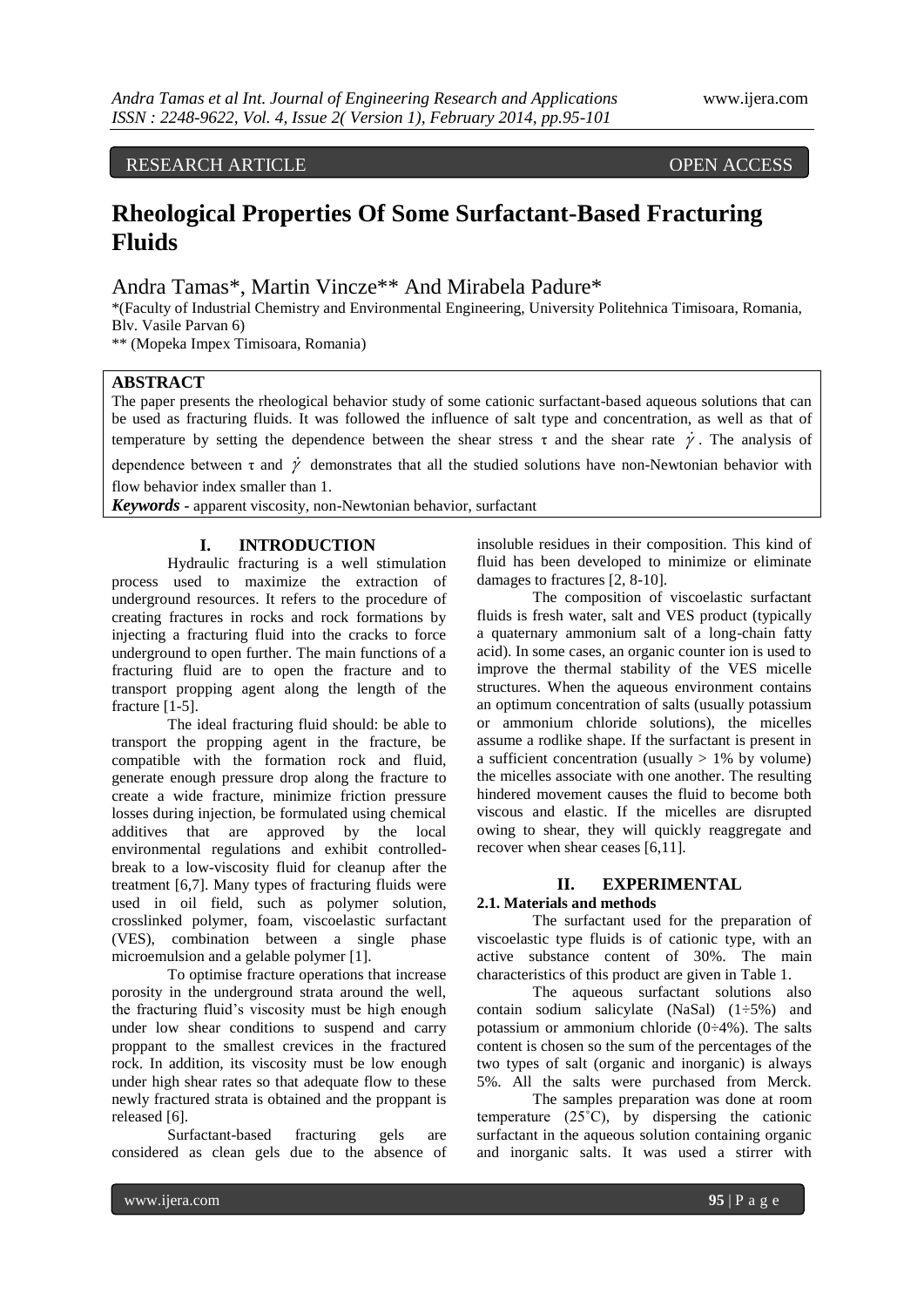diameter 45 mm which provides an intense stirring  $(Re = 5x10<sup>4</sup>)$  corresponding to a peripheral velocity of 3.5 m  $s^{-1}$ . The composition of the samples with surfactant content is presented in Table 2.

#### **2.2. Rheological measurements**

The rheological characterization of the samples was carried out under thermostatic conditions (temperature range 25÷45ºC), using a rotation viscometer Rheotest-2 with the system vatdrum  $S/S_1$ , suitable for the viscosity range of these fluids and higher sensibility. The device allows the measurement of the torsion moment appeared thanks to the ring-shaped substance layer placed between a fixed cylinder and a rotating one with known revolution. The torsion moment is correlated with the shear stress. The revolution and the ring-shaped layer thickness determine the shear rate. Shear rate values were changed in the range  $9 \div 729$  s<sup>-1</sup>. The samples were analysed after one day of preparation.

#### **III. RESULTS AND DISCUSSIONS 3.1. Effect of temperature**

The influence of temperature on the rheological behavior was determined for all the analysed samples. In Fig. 1, dependence  $\tau = f(\dot{\gamma})$  is shown, at three temperature values, for solution  $F_{5-2}$ (3% NH<sub>4</sub>Cl) and  $B_{5-2}$  (3% KCl).

Nonlinear dependences  $\tau = K \cdot \dot{\gamma}^n$  obtained for all the analysed samples indicate the non-Newtonian behavior similar to the real plastic fluids (flow behavior index  $n < 1$ ). Also, it is noted that there is a point of inflection of  $\tau = f(\dot{\gamma})$  curves, especially at the lower temperature values. For this reason, the rheological equations have been established on different ranges of shear rate, thus determining the shear rate value at which the inflection takes place (the value of transition  $\dot{\gamma}_{ch}$ ).

The obtained rheological equations are presented in Table 3.

It is observed that the shear stress values, at the same shear rate value, are slightly lower for the sample containing added ammonium chloride. Also, for both samples, the temperature increasing leads to an increase in the shear rate transition value.

From the graphical representation of apparent viscosity (calculated as the ratio between the shear stress and the shear rate) evolution as a function of shear rate for samples  $F_{5-2}$  and  $B_{5-2}$  (Fig. 2) it is observed that at 25ºC the samples viscosity has a pronounced decrease with the shear rate increasing, by an average of 93%. At higher temperatures and low values of the shear rate, the apparent viscosity of both samples increases with the increasing shear rate, followed by a decrease of it to the further increase of the shear rate. The decrease is more pronounced at

35ºC (by an average of 67% from the maximum value) and lower at 45ºC (by 29%).

#### **3.2. Effect of inorganic salt concentration and of the cation type**

For the solutions having in composition cationic surfactant, sodium salicylate and, respectively, different concentrations of potassium chloride, at 45°C,  $\tau = f(\dot{\gamma})$ dependences are presented in Fig. 3. It can be noticed that the addition of potassium chloride leads to a slight decrease in the shear stress and, respectively, in the apparent viscosity compared to standard sample (B5-0% KCl). On increasing the amount of potassium chloride, the shear stress values become higher than the values of the standard sample and increase with increasing the amount of salt. The solutions with added ammonium chloride present similar behavior. The rheological equations obtained for the entire shear rate range  $(16.2 \div 729 \text{ s}^{-1})$  are presented in Table 4.

At 25°C, in the case of both sets of samples, the increasing of salt content leads to the decrease of the shear rate transition value ( $\dot{\gamma}_{ch}$ ), Fig. 4.

The influence of the cation type of inorganic salt on the rheological properties of the fracturing fluid is shown in Fig. 5. It is found that at the same salt concentration the samples containing potassium chloride have a higher apparent viscosity than those containing ammonium chloride. The difference is more visible at higher salt concentrations and lower shear rate values.

The temperature increase leads to microdrops mobility intensification which influences the activation energy of the system. The phenomenon can be explained by Arhenius type equations applied to the cumulative effect described by the shear stress:

$$
\tau = A \cdot e^{\frac{E_a}{RT}} \tag{1}
$$

where  $E_a$  is the viscous flow activation energy, J mol<sup>-1</sup>; R is the gas general constant, J mol<sup>-1</sup> K<sup>-1</sup>; T is absolute temperature and A' represents the material constant, Pa s.

The study of the influence of temperature on the flow activation energy of the system was done for the samples with different ammonium chloride concentrations  $(F_{5-4}, F_{5-2}$  and  $F_{5-1}$ ). Dependence  $ln\tau=f(1/T)$  was graphically represented, as obtained from the logarithmic form of eq. (1), for shear stress values corresponding to the three chosen values of the shear rate. Particular expressions of eq. (1) for these solutions are presented in Table 5.

The characterization of liquids flow in ringshaped spaces and the establishing of the type of hydrodynamic regime can be expressed using the Taylor-Reynolds number  $(Ta_{Re})$  which depends on the geometry of the ring-shaped space (radii of the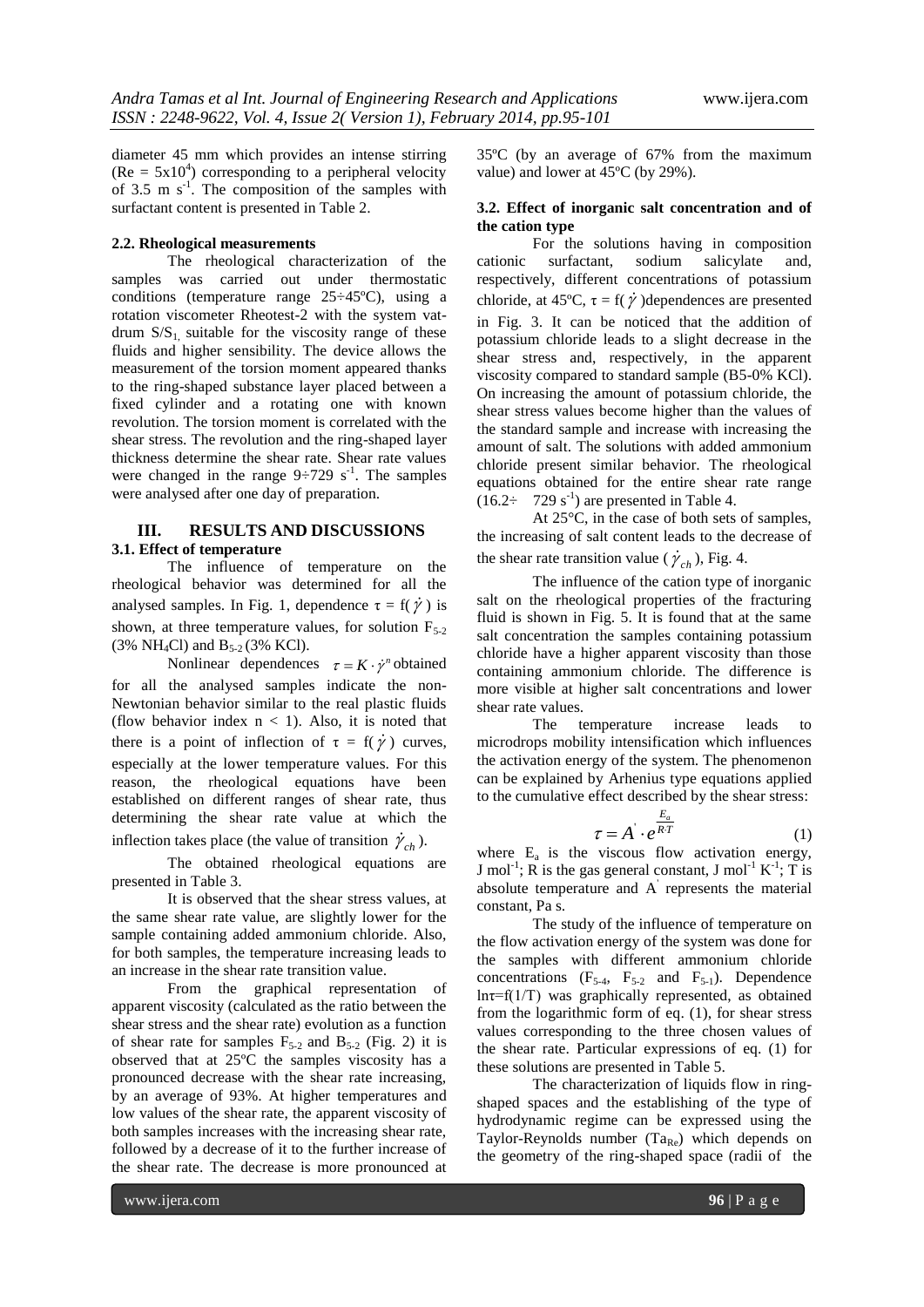inner and outer cylinder,  $r_i$  and  $r_o$ ), the inner cylinder revolution n and the fluid properties (density ρ and apparent viscosity  $\eta_a$ ), eq. (2) [12-14]:

$$
Ta_{\text{Re}} = \frac{2 \cdot \pi \cdot n \cdot r_i \cdot (r_e - r_i) \cdot \rho}{\eta_a}
$$

(2)

The critical value of this number, indicating the transition between laminar and intermediate regime, is  $Ta_{Re} = 60$ . For the system vat-drum  $S/S1$ the geometric dimensions of the ring-shaped space are:  $r_0 = 19.5$  mm and  $r_i = 18.5$  mm.

In Fig. 6a and 6b are represented the values of Taylor-Reynolds number and, respectively, of the activation energy of viscous flow depending on the content of inorganic salt (NH4Cl, KCl) in solution, at 25 $\degree$ C. The size of Ta<sub>Re</sub> number was calculated for the transition value of the shear rate  $(\dot{\gamma}_{ch})$ , analytically determined. The values of the activation energy correspond to the shear rate  $\dot{\gamma} = 27 \text{ s}^{-1}$ .

It is noted that increasing the proportion of inorganic salt in the surfactant solution leads to a decrease in the  $Ta_{Re}$  value, in accordance with the increase of apparent viscosity. Also, the obtained values indicate the placement of the flow of analysed solutions in laminar regime (Ta<sub>Re</sub>  $<$  60). The values of viscous flow activation energy do not change significantly with the salt content.

#### **IV. CONCLUSIONS**

The analysed samples have non-Newtonian behavior with flow behavior index smaller than 1 on the entire temperature range used, regardless of the type and concentration of the added salt.

At lower temperature values, the dependences of the rheological curves have a point of inflection characterized by the transition value of the shear rate at which the inflection occurs. Increasing temperature leads to the increase of the shear rate transition value or even to the disappearance of inflection.

The increase of the shear rate determines the decrease of the activation energy of viscous flow, respectively the increase of Taylor-Reynolds number.

#### **REFERENCES**

- [1] T.N. Castro Dantas, V.C. Santanna, A.A. Dantas Neto, F.D.S. Curbelo and A.I.C. Garnica, Methodology to break test for surfactant-based fracturing gel, *Journal of Petroleum Science and Engineering, 50,* 2006, 293-298.
- [2] D. Liu, M. Fan, L. Yao, X. Zhao and Y. Wang, A new fracturing fluid with combination of single phase microemulsion and gelable

polymer system, *Journal of Petroleum Science and Engineering, 73,* 2010, 267-271.

- [3] B. Bohloli and C.J. de Pater, Experimental study on hydraulic fracturing of soft rocks: Influence of fluid rheology and confining stress, *Journal of Petroleum Science and Engineering, 53,* 2006, 1-12.
- [4] D.N. Mikhailov, M.J. Economides and V.N. Nikolaevskiy, Fluid leakoff determines hydraulic fracture dimensions: Approximate solution for non-Newtonian fracturing fluid, *International Journal of Engineering Science, 49,* 2011, 809-822.
- [5] M. Cristian, S. Socol and A. Constantinescu, *Increasing productivity and receptivity of wells* (Ed. Tehnica, Bucharest, 1982).
- [6] J. Gulbis and R.M. Hodge, Fracturing Fluid Chemistry and Proppants, in M.J. Economides and K.G. Nolte, *Reservoir Stimulation Handbook,* (Chicester: John Wiley&Sons, 2000) 7-1 - 7-23.
- [7] D.H. Le, D.S. Dabholkar, J. Mahadevan and K. McQueen, Removal of fracturing gel: A laboratory and modeling investigation accounting for viscous fingering channels, *Journal of Petroleum Science and Engineering, 88-89,* 2012, 145-155.
- [8] S. Ezrahi, E. Tuval and A. Aserin, Properties, main applications and perspectives of worm micelles, *Advances in Colloid and Interface Science, 128-130,* 2006, 77-102.
- [9] Z. Zhao and G. Lu, Visco-elastic Properties of VES Diverting Acid for Carbonate Reservoirs, *Chinese Journal of Chemical Engineering, 18(3),* 2010, 511-514.
- [10] M. Luo, Z. Jia, H. Sun, L. Liao and Q. Wen, Rheological behavior and microstructure of an anionic surfactant micelle solution with pyroelectric nanoparticle, *Colloids and Surfaces A: Physicochem. Eng. Aspects, 395,*  2012, 267-275.
- [11] E.M.M. Khair, Z. Shicheng, M. Shanbo and Z. Mei, Performance and application of new anionic D3F-ASO5 viscoelastic fracturing fluid, *Journal of Petroleum Science and Engineering,78,* 2011, 131-138.
- [12] A. Tamas and M. Vincze, The rheological study of some solutions based on surfaceactive agents (I), *Studia UBB Chemia, LVI(2),*  2011, 85-93.
- [13] N. Bors, A. Tamas, R. Minea, Contributions to rheological fluids flow in modified Couette device, *Revista de Chimie (Bucharest), 61(2),*  2010, 218-222.
- [14] N. Bors, *Contributions to the study of the influence of some chemical substances on improving liquids flow,* doctoral diss., Politehnica University of Timisoara, Romania, 2010.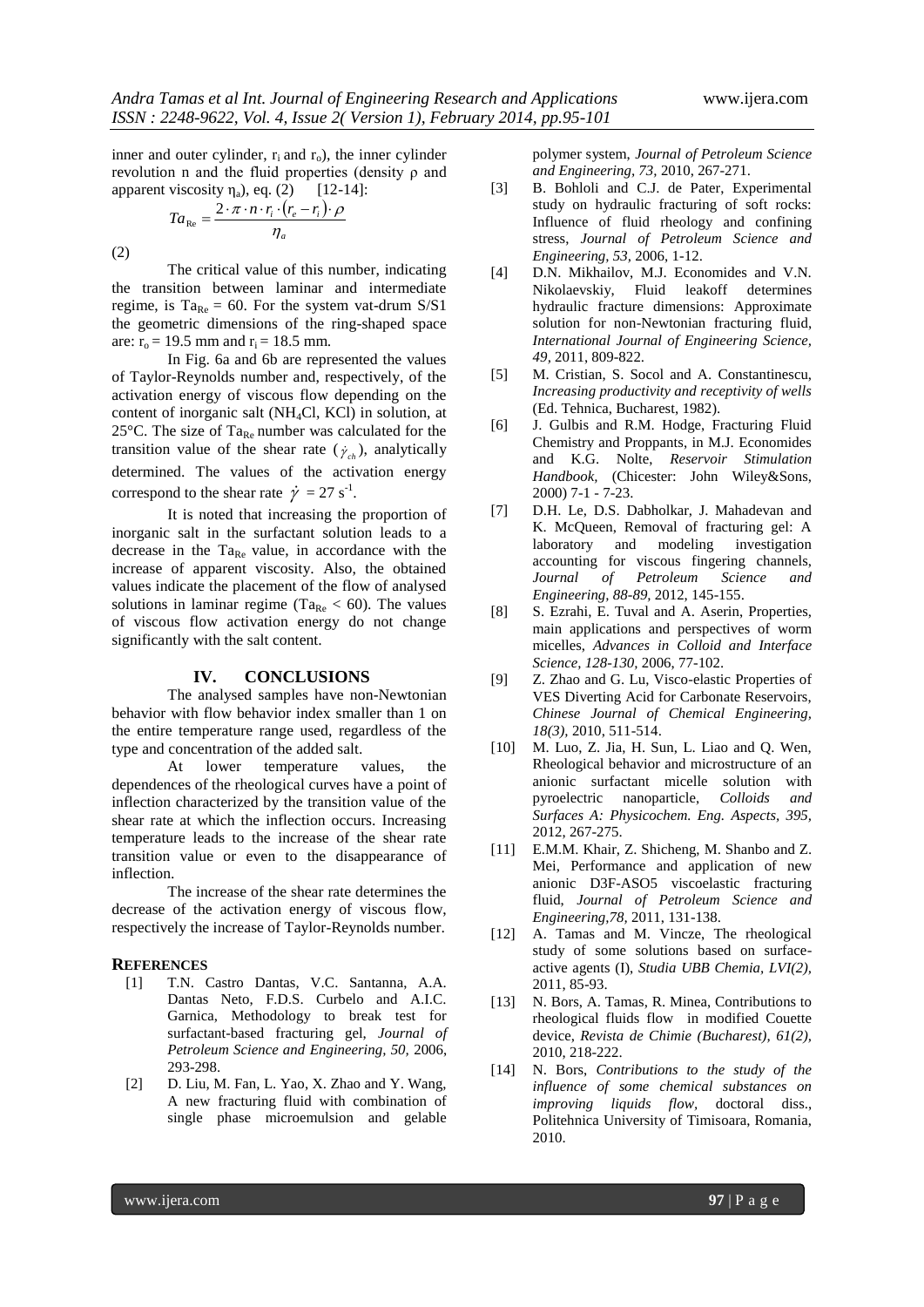#### **V. FIGURE AND TABLE CAPTIONS**

#### **Figure captions**

**Figure 1:** Shear stress vs. shear rate for samples  $F_{5-2}$  and  $B_{5-2}$ 

**Figure 2:** Apparent viscosity vs. shear rate for samples  $F_{5-2}$  and  $B_{5-2}$ 

**Figure 3:** Shear stress vs. shear rate for samples B5,  $B_{5-1}$ ,  $B_{5-2}$ ,  $B_{5-4}$  at  $45^{\circ}$ C

**Figure 4:** Shear rate transition values vs. inorganic salt content at 25°C

**Figure 5:** Apparent viscosity vs. shear rate for samples  $B_{5-4}$ ,  $B_{5-1}$ ,  $F_{5-4}$  and  $F_{5-1}$  at 35°C

**Figure 6a:**  $Ta_{Re}$  number vs. inorganic salt content

**Figure 6b:** The activation energy vs. inorganic salt content

#### **Table captions**

**Table 1:** The properties of cationic surfactant

**Table 2:** The composition of the samples

**Table 3** Rheological equations for samples  $F_{5-2}$  and  $B_{5-2}$ 

**Table 4** Rheological equations for the analysed samples at 45°C

Table 5 Particular forms of eq. (1) for samples with NH<sub>4</sub>Cl content







**Figure 2:** Apparent viscosity vs. shear rate for samples  $F_{5-2}$  and  $B_{5-2}$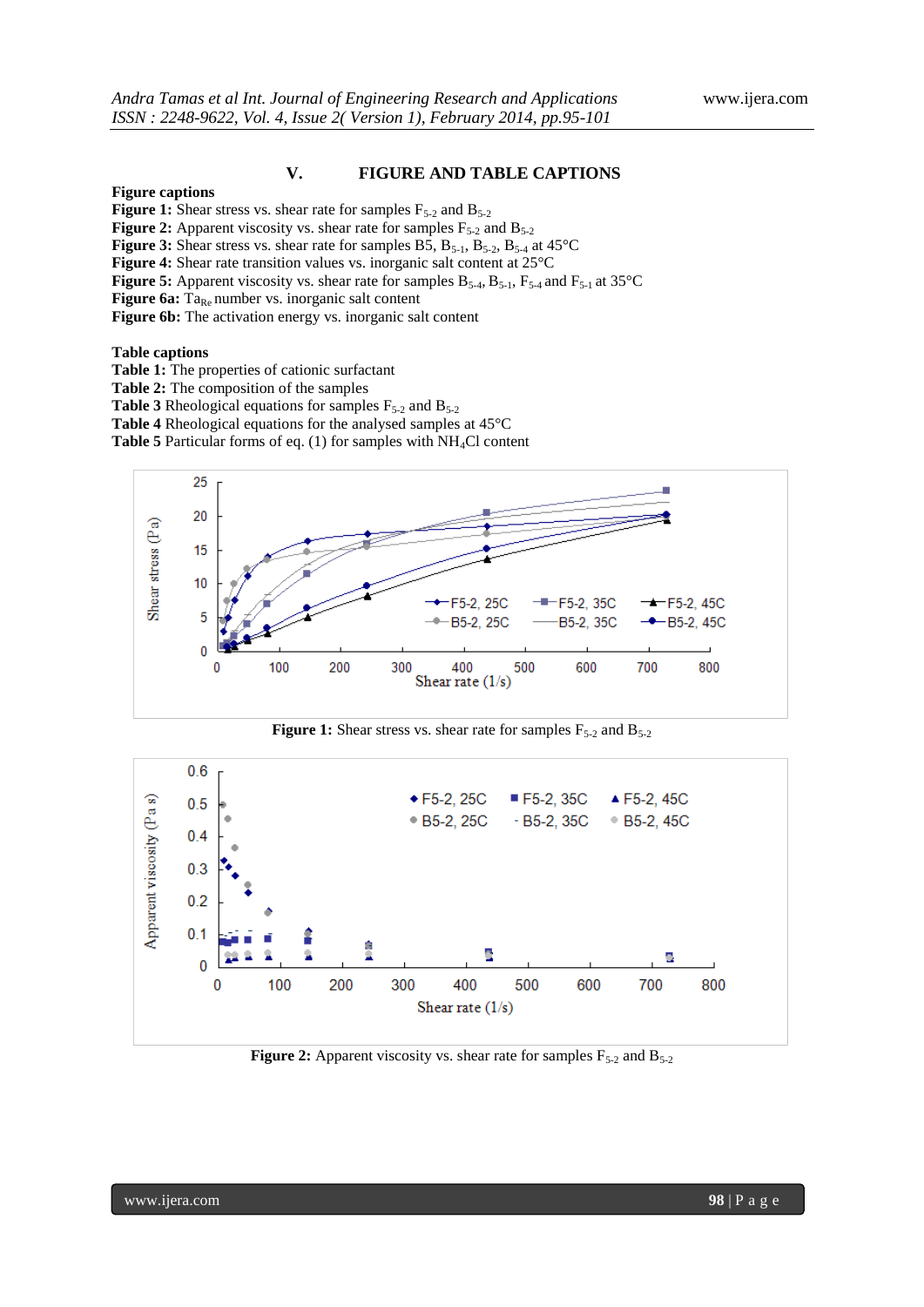

**Figure 3:** Shear stress vs. shear rate for samples B5, B<sub>5-1</sub>, B<sub>5-2</sub>, B<sub>5-4</sub> at 45°C



**Figure 4:** Shear rate transition values vs. inorganic salt content at 25°C



**Figure 5:** Apparent viscosity vs. shear rate for samples  $B_{5-4}$ ,  $B_{5-1}$ ,  $F_{5-4}$  and  $F_{5-1}$  at 35°C





www.ijera.com **99** | P a g e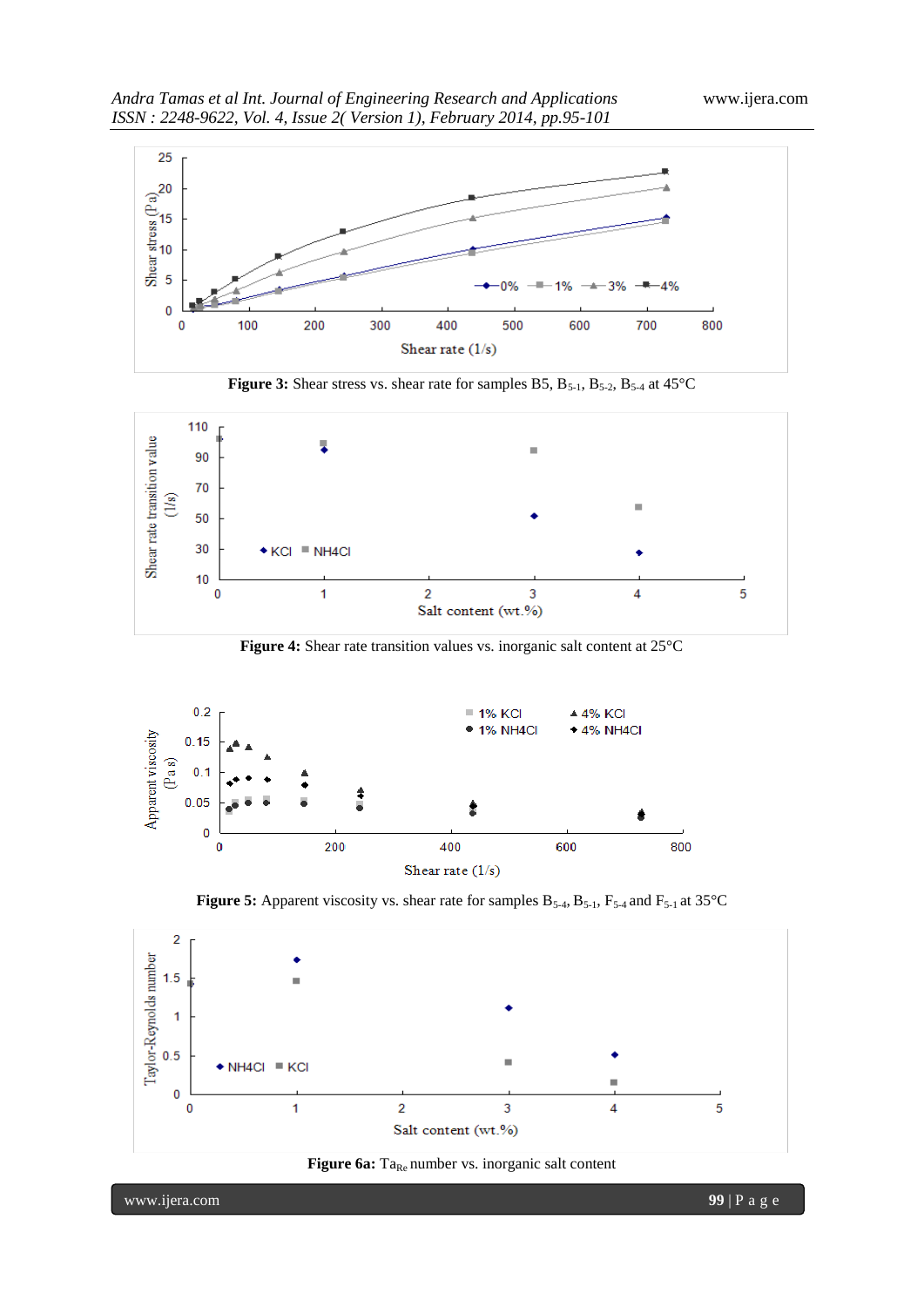



| Table 1: The properties of cationic surfactant<br>Conditions of admissibility/Value<br>Property |                        |  |  |
|-------------------------------------------------------------------------------------------------|------------------------|--|--|
|                                                                                                 |                        |  |  |
| Molecular weight, g/mol                                                                         | 319.5                  |  |  |
| Aspect/odor                                                                                     | Clear liquid, odorless |  |  |
| pH of aq. sol. 1%                                                                               | $6.5 \div 8$           |  |  |
| Solubility in water                                                                             | Slightly soluble       |  |  |
| Density ( $25^{\circ}$ C), kg/m <sup>3</sup>                                                    | 1000                   |  |  |
| Dynamic viscosity (25°C), mPa s                                                                 | 10.1                   |  |  |
| Surface tension <sup>*</sup> , N m <sup>-1</sup><br>38.4                                        |                        |  |  |

| for the solution with concentration 0.05 mol/L |  |
|------------------------------------------------|--|
|------------------------------------------------|--|

| <b>Table 2:</b> The composition of the samples |  |
|------------------------------------------------|--|
|                                                |  |

| Sample    |            |                   | Composition, wt.% |                    |       |
|-----------|------------|-------------------|-------------------|--------------------|-------|
|           | Surfactant | Sodium salicylate | KCl               | NH <sub>4</sub> Cl | Water |
| $B_5$     |            |                   | -                 |                    |       |
| $B_{5-1}$ |            |                   |                   |                    |       |
| $B_{5-2}$ |            |                   |                   |                    |       |
| $B_{5-4}$ |            |                   |                   |                    |       |
| $F_{5-1}$ |            |                   |                   |                    | 90    |
| $F_{5-2}$ |            |                   | -                 |                    |       |
| $F_{5-4}$ |            |                   |                   |                    |       |

|           |                    | <b>Table 3:</b> Rheological equations for samples $F_{5-2}$ and $B_{5-2}$            |          |                                       |
|-----------|--------------------|--------------------------------------------------------------------------------------|----------|---------------------------------------|
| Sample    | Temp., $^{\circ}C$ | Eq. $\tau = K \cdot \dot{\gamma}^n$                                                  | $R^{2*}$ | $\dot{\gamma}_{ch}$ , s <sup>-1</sup> |
| $F_{5-2}$ | 25                 | $\tau = 0.87 \cdot \dot{\gamma}^{0.621}$ , $\dot{\gamma} \in (9 \div 145.8) s^{-1}$  | 0.9616   | 94.4                                  |
|           |                    | $\tau = 7.18 \cdot \dot{\gamma}^{0.158}$ , $\dot{\gamma} \in (81 \div 729) s^{-1}$   | 0.9703   |                                       |
|           | 35                 | $\tau = 0.082 \cdot \dot{\gamma}$ , $\dot{\gamma} \in (9 \div 145.8) s^{-1}$         | 0.9957   |                                       |
|           |                    | $\tau = 0.57 \cdot \dot{\gamma}^{0.585}$ , $\dot{\gamma} \in (81 \div 729) s^{-1}$   | 0.9798   | 106.5                                 |
|           | 45                 | $\tau = 0.026 \cdot \dot{\gamma}^{1.031}, \ \dot{\gamma} \in (9 \div 729) s^{-1}$    | 0.9906   |                                       |
| $B_{5-2}$ | 25                 | $\tau = 1.38 \cdot \dot{\gamma}^{0.553}$ , $\dot{\gamma} \in (9 \div 81) s^{-1}$     | 0.9544   |                                       |
|           |                    | $\tau = 6.24 \cdot \dot{\gamma}^{0.171}$ , $\dot{\gamma} \in (48.6 \div 729) s^{-1}$ | 0.9808   | 51.8                                  |
|           | 35                 | $\tau = 0.14 \cdot \dot{\gamma}^{0.9}, \ \dot{\gamma} \in (9 \div 243) s^{-1}$       | 0.9847   |                                       |
|           |                    | $\tau = 2.57 \cdot \dot{\gamma}^{0.33}$ , $\dot{\gamma} \in (145.8 \div 729) s^{-1}$ | 0.9759   | 161.9                                 |
|           | 45                 | $\tau = 0.046 \cdot \dot{\gamma}^{0.952}$ , $\dot{\gamma} \in (16.2 \div 729)s^{-1}$ | 0.9907   |                                       |
|           |                    |                                                                                      |          |                                       |

the correlation coefficient